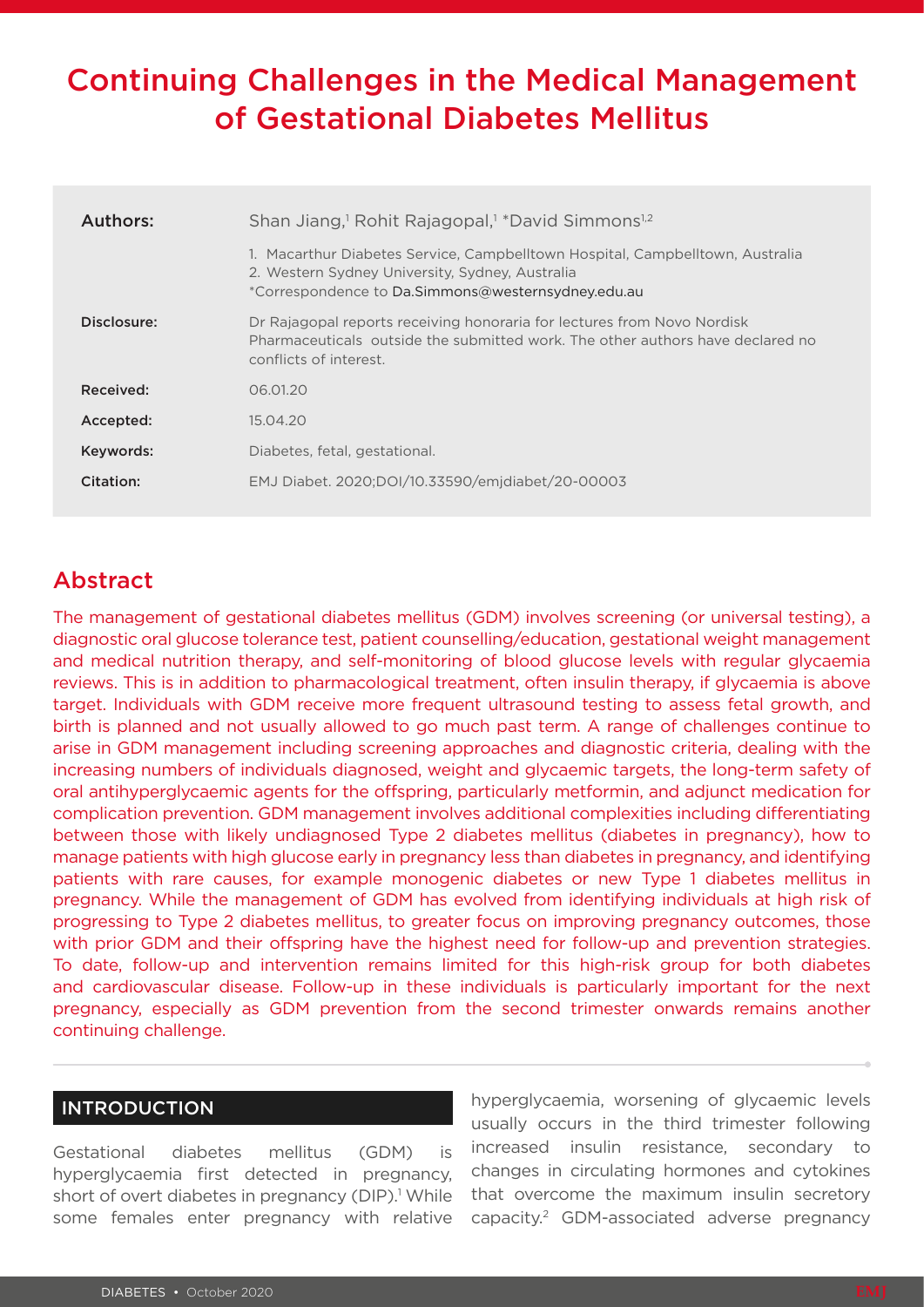outcomes for the mother include pre-eclampsia, pregnancy-induced hypertension, increased rates of caesarean section as well as delivery complications associated with neonatal macrosomia.3 Adverse neonatal outcomes include babies who are large for gestational age (LGA), birth trauma, shoulder dystocia, prematurity, and neonatal hypoglycaemia. The Pederson hypothesis<sup>4</sup> proposes that these complications are driven by maternal hyperglycaemia, with glucose crossing the placenta leading to fetal hyperglycaemia and hyperinsulinaemia. Optimal management of GDM decreases the risk of many of these adverse events.<sup>5</sup> In this article, the authors outline the latest recommendations for the diagnosis of GDM and its medical treatment, with discussion of the supporting evidence and remaining controversies. Prediagnostic GDM prevention is out of the scope of this review.

## CHALLENGES IN GESTATIONAL DIABETES MELLITUS SCREENING AND DIAGNOSIS

Criteria for the diagnosis of GDM have evolved over decades from identifying individuals at long-term risk of developing Type 2 diabetes mellitus, to diagnostic criteria derived from observational studies on the risk of adverse pregnancy outcomes. The landmark Hyperglycaemia and Adverse Pregnancy Outcome (HAPO) Study<sup>6</sup> heavily influenced the current internationally recommended GDM diagnostic criteria. HAPO was an international, prospective, blinded observational study of 23,316 participants examining the relationship between venous BG concentrations at three timepoints during a 75 g oral glucose tolerance test (OGTT) undertaken at 24–32 weeks gestation, and the risk of adverse pregnancy outcomes. Primary outcomes were LGA, primary caesarean section, neonatal hypoglycaemia, and high cord C-peptide above the 90<sup>th</sup> percentile as a surrogate marker for neonatal hyperinsulinaemia. A continuous linear positive relationship was shown between each of the three-timepoint BG concentrations and the primary outcomes. Using these study data, the International Association of Diabetes in Pregnancy Study Groups (IADPSG) formulated the GDM diagnostic thresholds (via consensus) based on an adjusted odds ratio of 1.75 for the primary study adverse pregnancy outcomes.<sup>1</sup>

The IADPSG diagnostic criteria have been adopted by the World Health Organization (WHO), the International Federation of Gynaecology and Obstetrics  $(FIGO)^7$  the International Diabetes Federation (IDF),<sup>8</sup> and many countries internationally (e.g., the Australasian Diabetes in Pregnancy Society [ADIPS]<sup>9</sup>). However, other approaches to the criteria include the HAPO adjusted odds ratio of 2 for adverse outcomes (used in Canada, for example)<sup>10</sup> and locally developed criteria (used in England), $11$  while the American Diabetes Association  $(ADA)^{12}$  accepts both the American College of Obstetricians and Gynecologists (ACOG)13 and IADPSG diagnostic criteria. Moreover, there remains diversity in screening practice to identify those who require an OGTT (if not universal), including risk factor screening and the 50 g glucose challenge test which misses relative fasting hyperglycaemia, a better correlate of adverse pregnancy outcomes.14 Table 1 shows the major criteria for GDM used internationally.

The major justification against the IADPSG criteria is the increase in individuals requiring treatment, putting strain on public health systems, and medicalising more pregnancies. Within Australia, GDM incidence has been reported to increase from a baseline of 9.6% to 13.0%,<sup>18</sup> with a conservative estimated workload increase of up to  $31.0\%$ <sup>19</sup> while in high-risk populations, such as the United Arab Emirates, over a 4-fold increase in prevalence from  $9.2\%$  to 45.3% has been reported.<sup>20</sup> These increases in incidence have been mainly through dropping nonevidence-based screening tests, adding early screening for DIP, only using one positive test for diagnosis (as opposed to the ACOG OGTT criteria requiring two readings above the diagnostic threshold), $13$  a reduction in the fasting glucose cut-off, and including 1-hour glucose criteria. On the other hand, the new criteria capture individuals at increased risk of adverse pregnancy outcomes otherwise missed by alternative OGTT diagnostic criteria, <sup>21,</sup>  $22$  and can improve pregnancy outcomes on a population basis with associated health cost savings.<sup>23</sup> Essentially, work has moved from the delivery room, postnatal ward, and neonatal intensive care unit, to antenatal care including the input of diabetes services.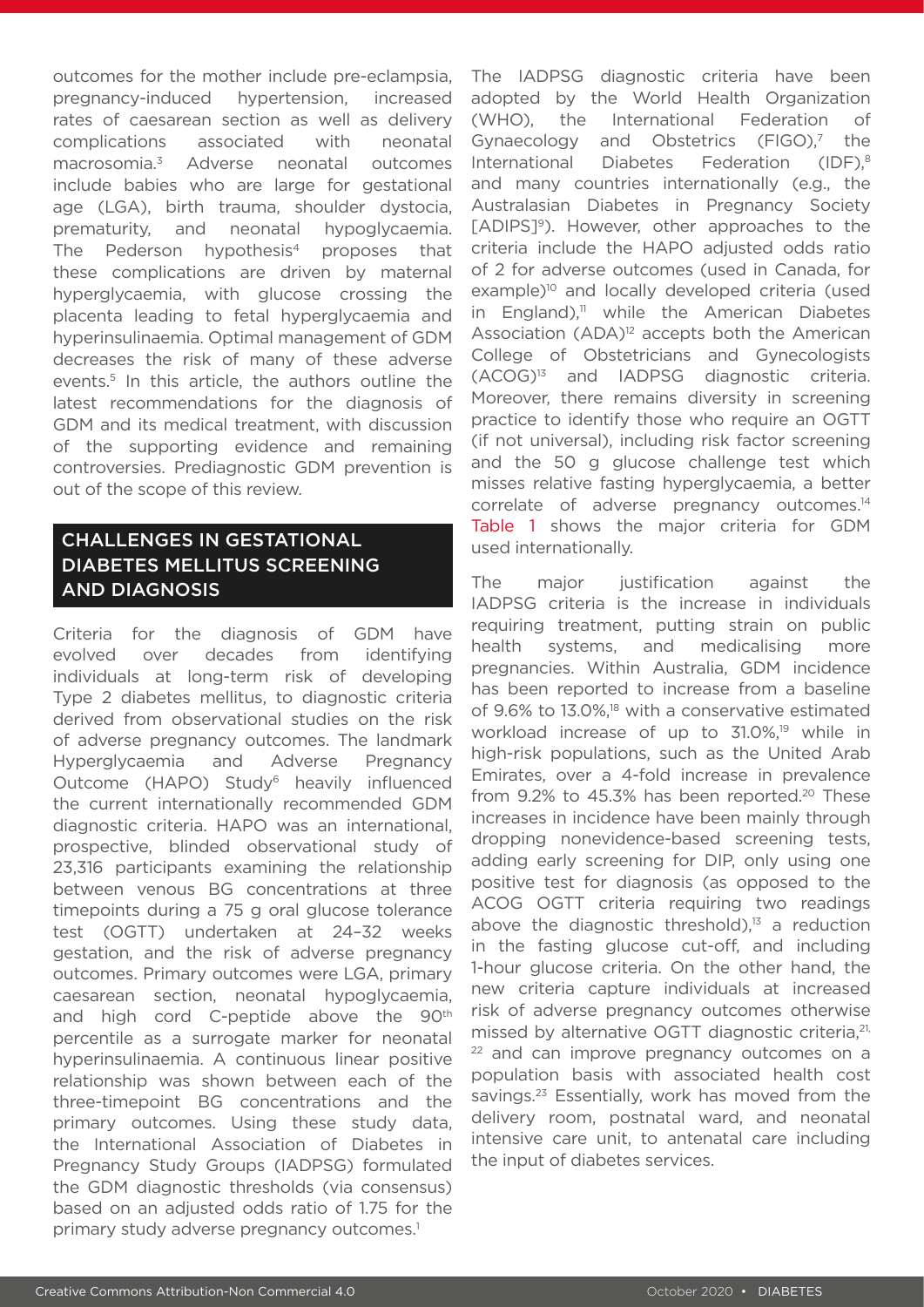#### Table 1: Major current diagnostic criteria for gestational diabetes mellitus.

| Criteria                                                                                    | IADPSG/WHO1,15                                                   | *ADA/ACOG,<br>USA <sup>12</sup>                                  | NICE, UK <sup>11</sup>                                                                                                                                                                                                    | *Canada <sup>10</sup>                               | NZSSD <sup>16</sup>                                              | DIPSI <sup>17</sup>                           |
|---------------------------------------------------------------------------------------------|------------------------------------------------------------------|------------------------------------------------------------------|---------------------------------------------------------------------------------------------------------------------------------------------------------------------------------------------------------------------------|-----------------------------------------------------|------------------------------------------------------------------|-----------------------------------------------|
| Early testing:<br>when, who, and<br>test used (all<br>repeat at 24-28<br>weeks if negative) | First antenatal<br>visit if risk<br>factors*: FBG,<br>RBG, HbA1c | First antenatal<br>visit if risk<br>factors*: FBG,<br>RBG, HbA1c | First antenatal<br>visit if past GDM<br>75 g OGTT                                                                                                                                                                         | First antenatal<br>visit if risk<br>factors*: HbA1c | Universal<br>HbA1c < 20<br>weeks GDM<br>if HbA1c ≥50<br>mmol/mol | Universal,<br>one step,<br>75 g<br>nonfasting |
| Criteria for<br>proceeding to<br><b>OGTT</b>                                                | Usually one<br>step only                                         | 50 g GCT<br>$1HBG \ge 7.2$<br>mmol/L                             | Any of five risk<br>factors:<br>- BMI > 30 kg/m <sup>2</sup><br>- Previous<br>macrosomic baby<br>- Past GDM<br>- First-degree<br>relative with<br>diabetes<br>- Ethnic minority<br>with high<br>prevalence to<br>diabetes | 50 g GCT 1HBG<br>$\geq$ 7.8 mmol/L                  | 50 g GCT<br>$1HBG \ge 7.8$<br>mmol/L                             | Usually one<br>step only                      |
| Glucose load                                                                                | 75 g fasting                                                     | 100 g fasting                                                    | 75 g fasting                                                                                                                                                                                                              | 75 g fasting                                        | 75 g fasting                                                     | 75 g<br>nonfasting                            |
| Fasting glucose <sup>+</sup>                                                                | $\geq 5.1$ mM                                                    | $\geq 5.3$ mM                                                    | $\geq 5.6$ mM                                                                                                                                                                                                             | $\geq 5.3$ mM                                       | $\geq 5.5$ mM                                                    | $\overline{a}$                                |
| 1-hour glucose <sup>+</sup>                                                                 | $\geq 10.0$ mM                                                   | $\geq 10.0$ mM                                                   | $\overline{\phantom{0}}$                                                                                                                                                                                                  | $\geq 10.6$ mM                                      | $\overline{\phantom{0}}$                                         | $\overline{\phantom{a}}$                      |
| 2-hour glucose <sup>+</sup>                                                                 | $\geq 8.5$ mM                                                    | $\geq 8.6$ mM                                                    | $\geq 7.8$ mM                                                                                                                                                                                                             | $\geq 9.0$ mM                                       | $\geq 9.0$ mM                                                    | $\geq 7.8$ mM                                 |
| 3-hour glucose <sup>+</sup>                                                                 |                                                                  | $\geq 7.8$ mM                                                    | $\overline{a}$                                                                                                                                                                                                            |                                                     | $\overline{a}$                                                   |                                               |
| No. of abnormal<br>tests required                                                           | $\mathbf{1}$                                                     | $\overline{2}$                                                   | 1                                                                                                                                                                                                                         | $\mathbf{1}$                                        | $\mathbf{1}$                                                     | 1                                             |

\*Also recommend early screening for diabetes in pregnancy in the presence of risk factors, e.g., previous elevated glucose levels, maternal age ≥40 years, females from high-risk ethnicity groups, family history of diabetes including GDM in a first-degree relative, prepregnancy BMI ≥30 kg/m2, previous macrosomia, polycystic ovarian syndrome, and high-risk medication use (e.g., corticosteroids or antipsychotics). Criteria for (overt) diabetes in pregnancy (unless stated otherwise) are FBG: ≥7.0 mmol/L; HbA1c ≥6.5% (47 mmol/mol); RBG: ≥11.1 mmol/L.

#### †Thresholds for diagnosis

ACOG: The American College of Obstetricians and Gynecologists; ADA: The American Diabetes Association; DIPSI: The Diabetes in Pregnancy Study Group India; FBG: fasting blood glucose; GCT: glucose challenge test; GDM: gestational diabetes mellitus; IADPSG: International Association of Diabetes in Pregnancy Study Group; NICE: The National Institute for Health and Care Excellence; NZSSD: The New Zealand Society for the Study of Diabetes; OGTT: oral glucose tolerance test; RBG: random blood glucose; WHO: World Health Organization; 1HBG: 1-hour blood glucose.

Further rationale limiting uptake of the new GDM criteria is that they are predominantly based on one observational study classified by the WHO as 'weak evidence'<sup>15</sup> and that there have been no

randomised controlled trials (RCT) of treatment using these criteria (a criticism which can be applied to most GDM criteria). In the interim, new models of care are now being introduced to deal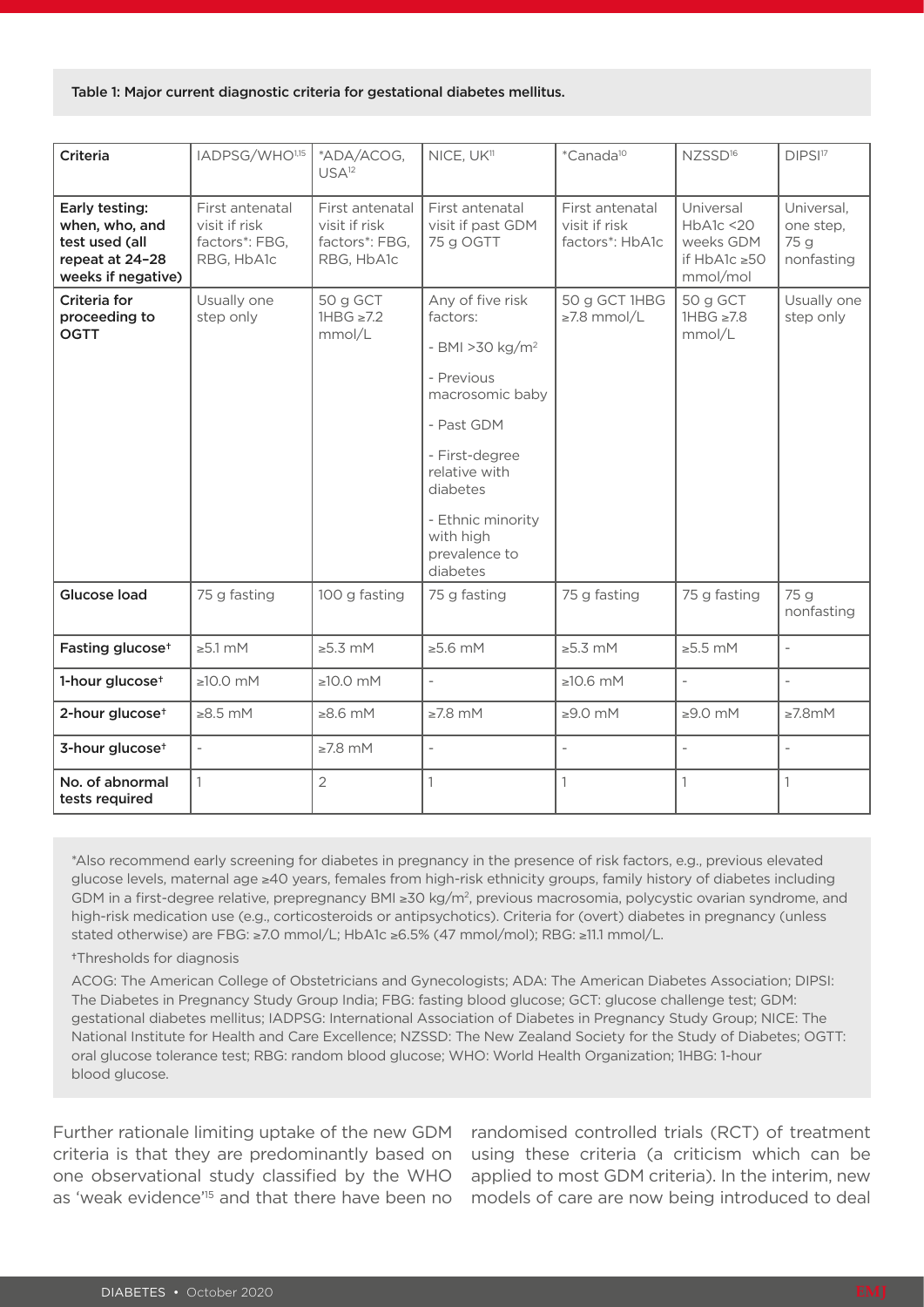with the larger numbers of patients, for example use of a risk-based step-up or step-down approach to more intensive management.<sup>24</sup>

Up to 1.8% of individuals with GDM have undiagnosed monogenic diabetes, particularly with *glucokinase* mutations (maturity onset diabetes of the young [MODY 2]).<sup>25</sup> Individuals with MODY 2 have a high fasting glucose but often a normal postload glucose, hence are readily identified with an OGTT rather than GCT. If the baby also has the mutation for MODY 2, then managing maternal glycaemia to current maternal glucose targets can result in a baby who is small for gestational age (SGA). Approaches to systematically identify those with MODY 2, including risk calculators and clinical genetic assessment, are becoming increasingly widespread but still require clinical recognition to initiate the process.

The current issues with diagnosing GDM clearly remain an area of debate. There is a need to balance the overarching requirement or global consensus on a single set of criteria and the strength of evidence for the diagnostic threshold with the practicality of their implementation in large populations. A further complication is the impact of early GDM screening and the uncertainty over the criteria for GDM before 20 weeks gestation.

#### IS THERE A ROLE FOR EARLY GESTATIONAL DIABETES MELLITUS SCREENING?

The IADPSG GDM diagnostic criteria are based on HAPO 24–32-week gestational data. However, screening for DIP early in pregnancy prior to 24 weeks gestation is also recommended among individuals with risk factors (see Table 1) to identify those with undiagnosed Type 2 diabetes mellitus. The diagnostic thresholds for DIP are the same as the criteria for Type 2 diabetes mellitus (fasting glucose ≥7.0 mmol/L, 2 hour glucose or random glucose ≥11.1 mmol/L, and/or HbA1c ≥6.5% [47 mmol/mol]).9

While seeking individuals with DIP at the earliest opportunity, a group with milder forms of hyperglycaemia in pregnancy, early GDM, are inevitably identified and it remains unclear how best to diagnose (especially as 'normal' glucose

levels vary with gestational week) and manage these individuals.26 Patients fulfilling the IADPSG criteria in early pregnancy show characteristics of metabolic syndrome,<sup>27</sup> and a systematic review using different criteria in mostly observational studies has shown that individuals with early diagnosed GDM, despite treatment, had higher perinatal mortality, neonatal hypoglycaemia, and insulin use compared to those diagnosed in later pregnancy.<sup>28</sup> Showing greater adverse outcomes does not mean that improved treatment will effectively reduce risk. A definitive multicentre RCT, the Treatment of BOoking Gestational diabetes Mellitus (ToBOGM) Study,<sup>29,30</sup> is currently underway, evaluating the outcomes of treatment of individuals diagnosed with early GDM (<20 weeks gestation) versus delayed treatment until after a confirmatory OGTT at 24 weeks gestation. The results of the small pilot study<sup>29</sup> demonstrated an increased risk of neonatal intensive care unit admission in the early treatment arm (mainly due to SGA), but an increase in LGA in the nontreatment arm. This highlights the complexity of this issue and the need for high quality interventional studies to evaluate the safety and efficacy of the guideline recommendations. In the interim, and until the release of the ToBOGM results, the systematic review of current evidence<sup>28</sup> recommended a fasting glucose of 6.1–6.9 mmol/L be used to diagnose early GDM.

#### ARE THE APPROPRIATE GESTATIONAL DIABETES MELLITUS TREATMENT TARGETS AVAILABLE?

#### Glycaemic Management Targets

There is no worldwide consensus on the GDM treatment targets. Generally, patients are recommended to self-monitor finger prick BG four times a day: fasting and postprandial levels using targets are shown in Table 2.

The Australian Carbohydrate Intolerance Study in Pregnant Females (ACHOIS)<sup>31</sup> RCT showed a reduction in the primary perinatal composite outcome consisting of neonatal death, shoulder dystocia, bone fracture, and nerve palsy, when individuals with GDM (defined by 75 g OGTT criteria of fasting BG <7.8 mmmol/L and a 2-hour BG 7.8–11.0 mmol/L) were treated to the target of fasting BG ≤5.5 mmol/L, and 2 hours postprandial BG ≤7.0mmol/L.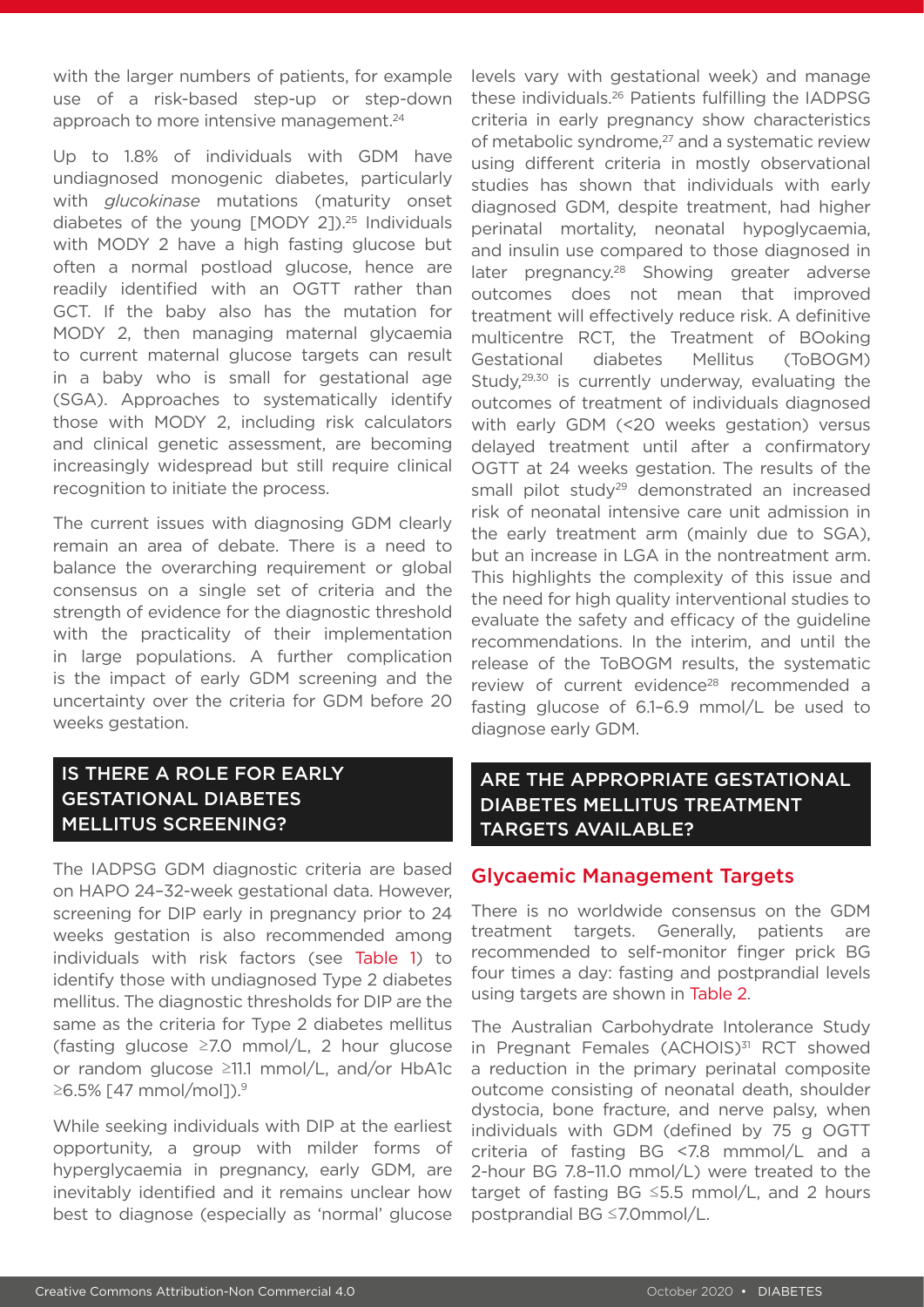Table 2: Treatment target recommendations for gestational diabetes mellitus.

|                                                   | <b>ADIPS<sup>9</sup></b>                                                                                            | ACHOIS <sup>31</sup>                                                                                           | MFMUN <sup>32</sup>                                                                                                   |
|---------------------------------------------------|---------------------------------------------------------------------------------------------------------------------|----------------------------------------------------------------------------------------------------------------|-----------------------------------------------------------------------------------------------------------------------|
| Fasting                                           | $\leq$ 5.0 mmol/L                                                                                                   | $\leq$ 5.5mmol/L                                                                                               | $<$ 5.3 mmol/L                                                                                                        |
| 1 hour postprandial                               | $\leq 7.4$ mmol/L                                                                                                   | N/A                                                                                                            | N/A                                                                                                                   |
| 2 hours postprandial                              | ≤6.7 mmol/L                                                                                                         | $\leq 7.0$ mmol/L                                                                                              | $<$ 6.7 mmol/L                                                                                                        |
| Number of abnormal results<br>for insulin therapy | ≥two elevated levels at a<br>given testing time within 1<br>week                                                    | ≥two elevated levels at any<br>testing time or one elevated<br>level $\geq 9$ mmol/L within a<br>2-week period | Majority of fasting values or<br>postprandial values between<br>study visits were elevated                            |
| <b>Basis</b>                                      | 2 standard deviations above<br>the mean of glucose levels<br>of pregnant females without<br>GDM from the HAPO study | Australian Carbohydrate<br>Intolerance Study in<br><b>Pregnant Females</b>                                     | Maternal and Fetal Medicine<br>Units Network randomised<br>trial of Treatment for Mild<br><b>Gestational Diabetes</b> |

ACHOIS: Australian Carbohydrate Intolerance Study in Pregnant Women; ADIPS: Australasian Diabetes in Pregnancy Society; GDM: gestational diabetes mellitus; HAPO: Hyperglycemia and Adverse Pregnancy Outcome; MFMUN: Maternal and Fetal Medicine Units Network.

The second major RCT, conducted by the Maternal-Fetal Medicine Units Network (MFMUN)<sup>32</sup> demonstrated that an even tighter glycaemic target of fasting BG <5.3 mmol/L and 2 hours postprandial BG <6.7 mmol/L was associated with a significantly decreased risk of LGA, shoulder dystocia, caesarean section, gestational hypertension, and pre-eclampsia in individuals with GDM diagnosed using the following criteria: fasting BG <5.3 mmol/L, and two or three timed glucose results exceeding the levels of 1 hour 10.0 mmol/L, 2 hours 8.6 mmol/L, 3 hours 7.8 mmol/L on a 100 g 3 hour OGTT. Retrospective cohort studies, by Bogdanet D et al.<sup>33</sup> for example, have found that in GDM, patients treated to a target of fasting BG ≤5.0 mmol/L and 1-hour postprandial BG ≤7.0 mmol/L, there was a similar rate of LGA and SGA as those without GDM. RCT of different glycaemic thresholds, among individuals diagnosed using the IADPSG criteria, are now needed to identify treatment strategies that result in a reduction in fetal adiposity and hyperinsulinaemia and their associated sequelae, without increasing the risk of SGA babies and intrauterine undernutrition.

#### GESTATIONAL WEIGHT GAIN TARGETS

Gestational weight management is important in individuals with GDM, with targets based

on the Institute of Medicine (IOM) guidelines<sup>34</sup> (Table 3). These are based on the effect of gestational weight gain/loss on a series of maternal and fetal outcomes. Individuals who are overweight or obese in the first trimester are not expected to gain weight. Individuals with GDM and gestational weight gain above the recommendations have increased risk of LGA, preterm delivery, and primary caesarean section.35

Recent debate has largely centred upon whether gestational weight gain among individuals who are obese should remain between 0–5 kg (i.e., loss of maternal body weight after accounting for pregnancy-related weight gain attributable to baby, placenta, breasts). Such negative weight balance might decrease fetal fat mass, but also reduce fetal lean mass with potential long term sequelae (e.g., hypertension, heart disease).<sup>36</sup>

#### HOW SHOULD GESTATIONAL DIABETES MELLITUS BE TREATED?

#### Diet

Lifestyle interventions, including medical nutrition therapy and physical activity promotion, are the cornerstone of GDM treatment and for limiting excessive gestational weight gain.<sup>37</sup>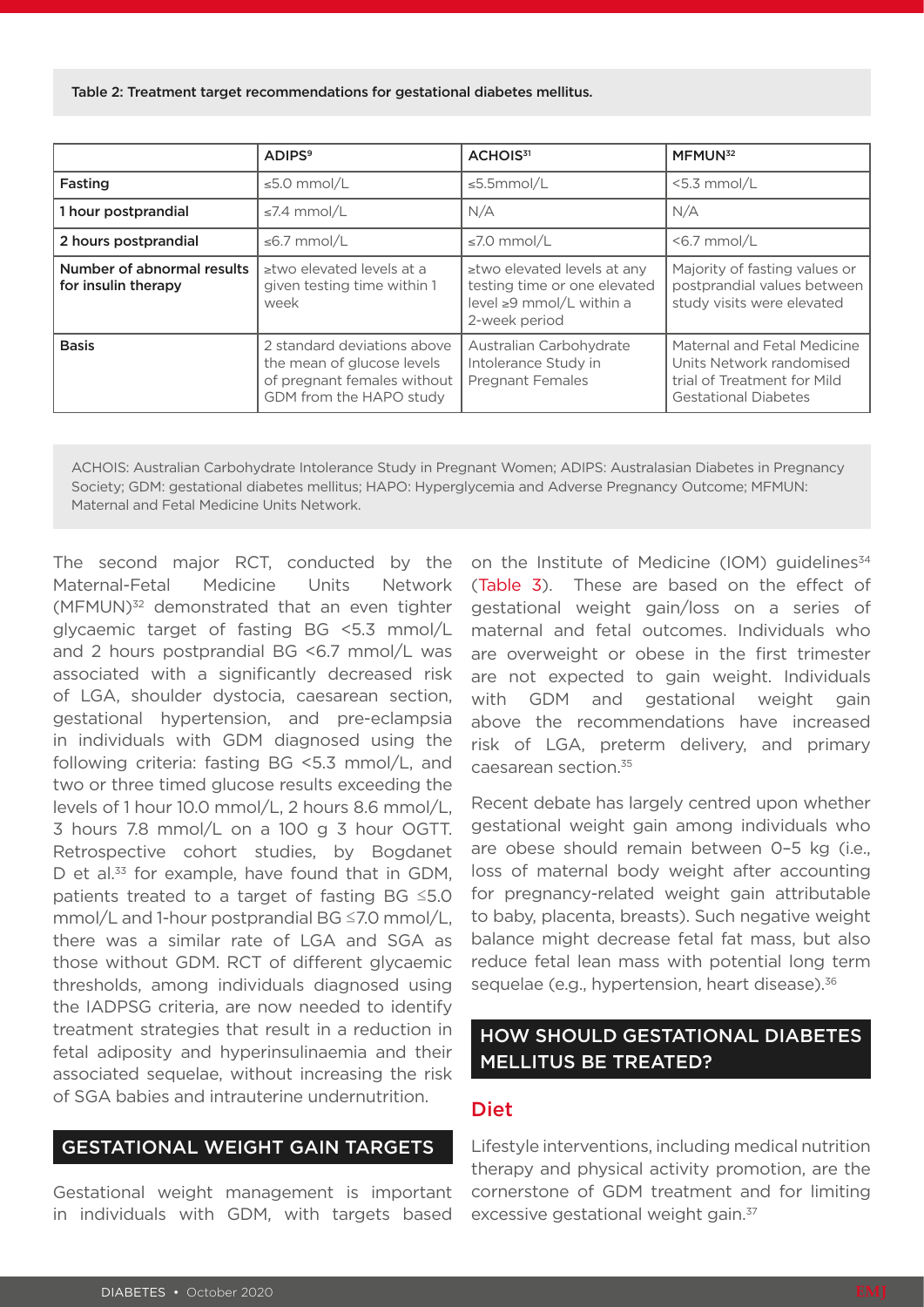Table 3: Recommended Gestational Weight Gain in Pregnancy.

| Prepregnancy BMI (kg/m <sup>2</sup> ) | Total weight gain (kg) | Rate of weight gain in second and third<br>trimester (mean [range] kg/week) |
|---------------------------------------|------------------------|-----------------------------------------------------------------------------|
| Underweight (<18.5)                   | $12.5 - 18.0$          | $0.51(0.44 - 0.58)$                                                         |
| Normal weight (18.5-24.9)             | $11.5 - 16.0$          | $0.42(0.35 - 0.50)$                                                         |
| Overweight (25.0-29.9)                | $7.0 - 11.5$           | $0.28(0.23 - 0.33)$                                                         |
| Obese $(\geq 30.0)$                   | $5.0 - 9.0$            | $0.22(0.17-0.27)$                                                           |

Medical nutrition therapy involves a dietary assessment and tailored recommendations to balance sufficient micro- and macronutrients for maternal wellbeing and fetal growth, without excessive carbohydrate or fat intake, and avoiding excessive gestational weight gain. The Dietary Reference Intakes for pregnancy recommend a minimum of 175 g of carbohydrate, 71 g of protein, and 28 g of fibre per day with refinements based on the individual's biometric measurements.38 A diet consisting of 1,384– 1,863 kcal/day did not impact on pregnancy outcomes in individuals with GDM, while an intake of 1,560–1,630 kcal/day may assist in limiting gestational weight gain in those with GDM with pregestational obesity, without adverse effect.39 Low-carbohydrate diets may be associated with an increase in insulin resistance and, paradoxically, a higher fasting glucose.<sup>40</sup>

Apart from the Dietary Approaches to Stop Hypertension (DASH) diet rich in fruits, vegetables, whole grains, and low-fat dairy products, which has been shown in GDM to decrease fasting and postprandial glucose levels with concomitant outcomes of decreased medication use, decreased macrosomia, and decreased rate of caesarean sections, there are no specific types of dietary composition that have been identified via RCT to be superior for individuals with GDM.<sup>41</sup> A low glycaemic index diet decreases fasting and postprandial glucose levels as well as the need for insulin use, but without consistent improvements in pregnancy outcomes.41,42 The Mediterranean Diet has some evidence for decreasing LGA babies without a rise in SGA delivery.<sup>43</sup> In terms of meal frequency, the American Academy of Nutrition and Dietetics currently recommends, via consensus,

a distribution of nutritional intake via three main meals and two or more snacks to assist with reducing postprandial glucose rise.39

#### Exercise

An exercise regimen consisting of at least 20–30 minutes per day of moderate-intensity exercise on most days of the week is recommended for individuals with GDM.<sup>38</sup> Both moderate-intensity aerobic and resistance exercise have been shown to lower fasting and postprandial glucose levels in GDM (with no reduction in insulin requirement).44 Patients with GDM provided with exercise intervention have been found to have decreased gestational weight gain, macrosomia, caesarean section, preterm birth, and SGA.45,46 There is emerging evidence that sedentary behaviour (any waking behaviour characterised by an energy expenditure ≤1.5 metabolic equivalents while in a sitting or reclining posture) confers up to 3.8 odds ratio for adverse neonatal outcomes in GDM pregnancy.47 Therefore, advice should include recommendations for both active exercise and a decrease in sedentary behaviour.

#### Medication

#### Insulin

Insulin therapy in combination with lifestyle interventions to reach glycaemic targets reduces adverse pregnancy outcomes related to GDM in major RCT.<sup>31,32</sup> The flexibility of insulin use allows for dose titration to reach glycaemic targets and tailoring to the timing of hyperglycaemia, such as exclusive postprandial hyperglycaemia or fasting hyperglycaemia. Use of the long-acting insulin detemir in pregnancy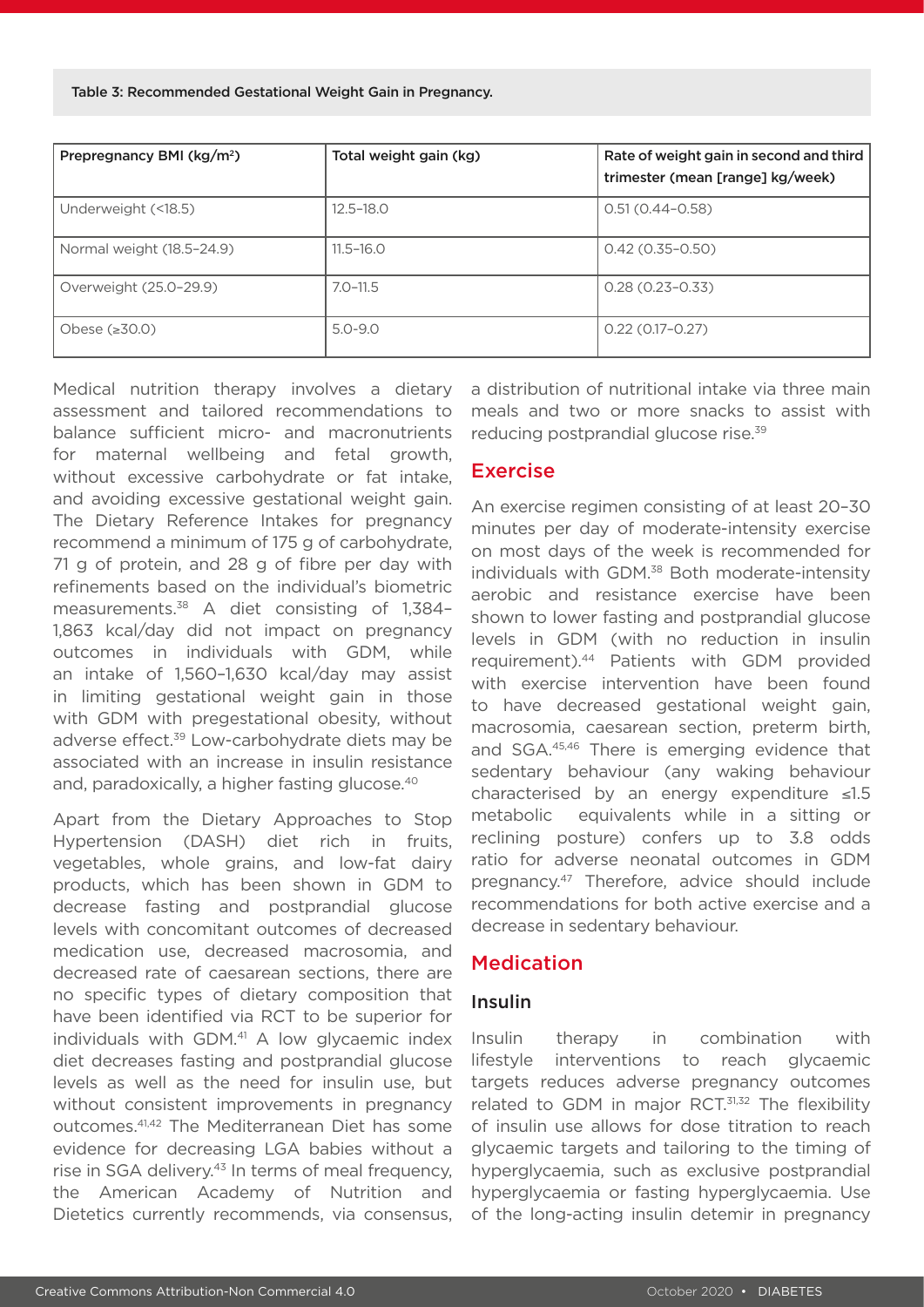is noninferior to isophane insulin with regard to efficacy and perinatal outcome. No RCT of glargine have been conducted. Quick-acting insulin analogues such as aspart or lispro, injected approximately 15–20 minutes prior to a meal, can effectively reduce the postprandial peak in glucose level, whilst having similar safety profiles to human insulin, including minimal formation of insulin–antibody complexes.48

#### Metformin

Oral medications address some of the practical issues relating to insulin administration, leading to higher acceptability amongst pregnant patients.49 Metformin is the most common oral medication used for GDM. Compared to insulin use, metformin has been shown to result in less maternal gestational weight gain, lower postprandial glucose level, less pregnancyinduced hypertension, and less severe neonatal hypoglycaemia.<sup>50</sup> Metformin use is associated with its typical adverse effects (abdominal pain and diarrhoea), as well as more spontaneous preterm delivery without an increase in other prematurity-associated complications.49 Metformin therapy may require supplemental insulin therapy in 26.8-33.8% of individuals.<sup>50</sup> No short-term adverse fetal outcomes, including fetal malformations, have been described in GDM.49 However, the long-term effects of metformin on offspring remain uncertain.51 The MiG-TOFU 2-year follow-up<sup>52</sup> and the MiG-TOFU 7-9-year follow-up<sup>53</sup> showed differences in offspring adiposity, and studies outside of GDM have been associated with raised offspring blood pressure and fasting glucose. Further follow-up studies are needed.

#### Glibenclamide

Glibenclamide is no longer recommended and is associated with higher fetal birth weight and macrosomia rate compared to both insulin or metformin use, more neonatal hypoglycaemia compared to insulin use, and more maternal gestational weight gain compared to metformin use.50 A plausible explanation for this adverse outcome profile may be related to the placental transfer of the medication leading to fetal hyperinsulinaemia.50

## CHALLENGES IN OBSTETRIC MONITORING

Ultrasound monitoring allows detection of fetal malformations, fetal movements, placental insufficiency, and SGA, which may be a reflection of overtreatment of GDM, while LGA or polyhydramnios may suggest suboptimal glycaemic control. Individuals with GDM often have a growth scan performed at approximately the 32<sup>nd</sup> week of pregnancy, as an increase in the fetal abdominal circumference to >90<sup>th</sup> centile on ultrasound at this time is associated with an increased rate of macrosomia, caesarean section, and shoulder dystocia.<sup>54</sup> However, there is a suggestion that an earlier growth scan at the 28<sup>th</sup> week of gestation may be required to detect increased abdominal circumference sufficiently early for glycaemic management to result in a reduction in adverse neonatal outcomes.<sup>55</sup> Antenatal steroid treatment at 37–39 weeks gestation for lung maturation prior to elective caesarean section has recently been shown in a case control study to be associated with increased neonatal hypoglycaemia with no evidence of reduced neonatal respiratory problems, and is another aspect of care warranting an RCT.<sup>56</sup> As a pregnancy at high risk of pre-eclampsia, aspirin may be indicated; however, trials to date have only included limited numbers of individuals with GDM.

#### CHALLENGES IN POSTPARTUM MANAGEMENT

Individuals with GDM are at increased risk of developing GDM in future pregnancies as well as an increased lifetime risk of cardiovascular disease<sup>57</sup> and Type 2 diabetes mellitus, including by the time of the next pregnancy (and with it, the risk of fetal malformations). In the HAPO follow-up study, 52.2% of females with GDM according to IADPSG criteria developed either a prediabetes state or Type 2 diabetes in the median 11.4 years of follow-up.<sup>58</sup> For individuals with DIP, 59% are diagnosed with either a prediabetes state or Type 2 diabetes mellitus at the 6-8 week postpartum OGTT.<sup>59</sup> Progression to Type 2 diabetes mellitus can be reduced by up to 50% among patients with prior GDM.<sup>60</sup> In spite of this evidence, wide-scale systematic follow-up programmes remain underdeveloped. There are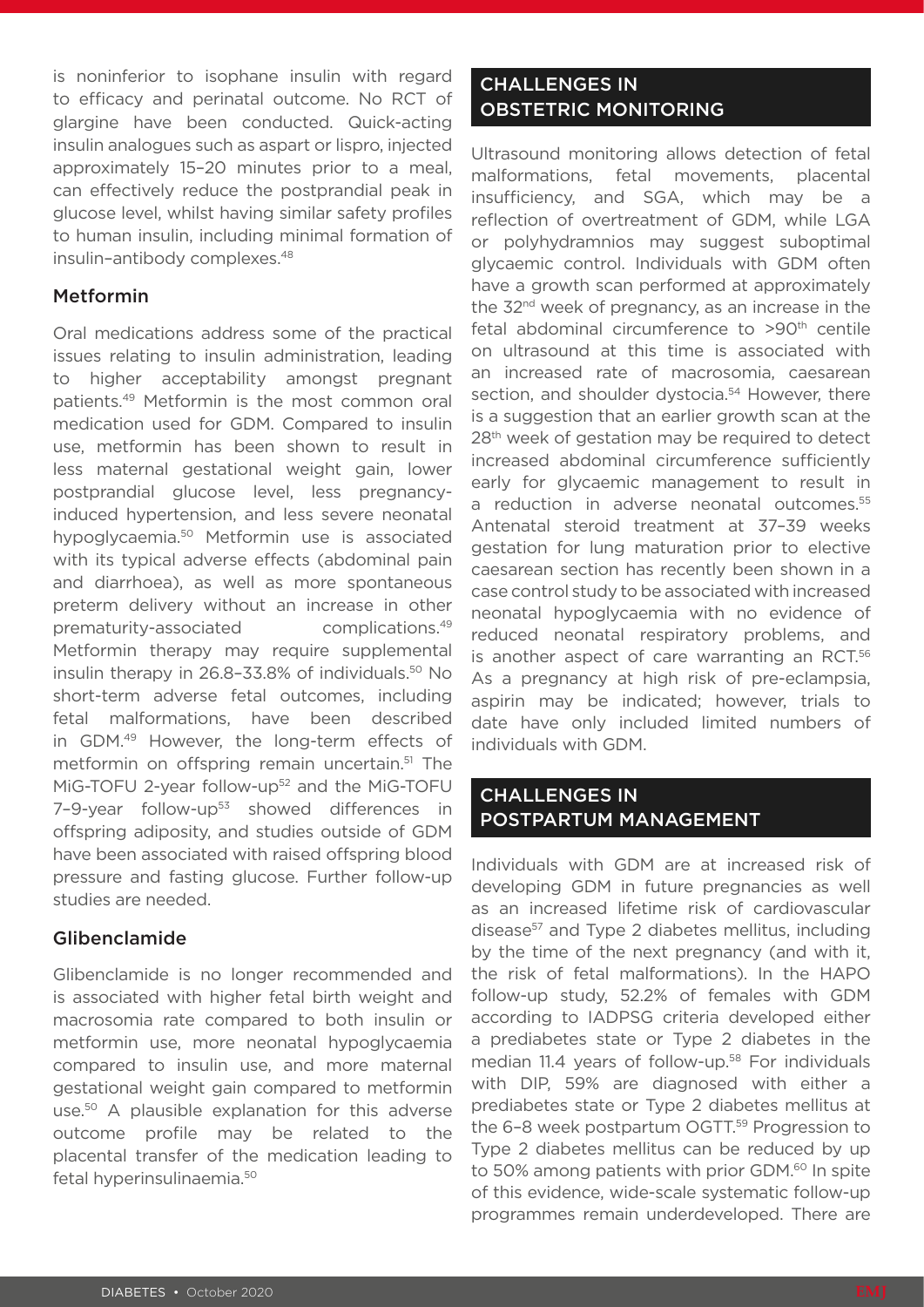currently no evidence-based guidelines for the frequency of postpartum follow up of patients who have had GDM, though organisations such as ADIPS have released recommendations:9

- **>** Postpartum 75 g OGTT at 6–8 weeks postpartum
- **>** Annual 75 g OGTT if the individual is planning future pregnancy
- **>** In those not planning pregnancy, screening via 75 g OGTT every 3 years, with increase in frequency based on clinical circumstances
- **>** Where OGTT is not feasible, HbA1c can be used but has low sensitivity for impaired glucose tolerance

### **CONCLUSION**

The management of GDM has evolved over the years to focus on evidence-based strategies proven to be safe and efficacious in diagnosis, monitoring, and treatment, aiming to improve maternal and fetal outcomes. Though the finer details may not be uniform across the world, the basic structure of management is consistent as a global practice. However, underneath this relative consistency, a range of GDM-related practices continue to vary globally including screening approaches and diagnostic criteria, dealing with the increasing numbers of individuals diagnosed, weight and glycaemic targets, the use of oral antihyperglycaemic agents, and schedule for postpartum follow-up.

#### References

- 1. International Association of Diabetes and Pregnancy Study Groups Consensus Panel. International association of diabetes and pregnancy study groups recommendations on the diagnosis and classification of hyperglycemia in pregnancy. Diabetes Care. 2010;33(3):676-82.
- 2. Catalano PM. Obesity, insulin resistance, and pregnancy outcome. Reproduction. 2010;140(3):365-71.
- 3. Simmons D. Diabetes and obesity in pregnancy. Best Pract Res Clin Obstet Gynaecol. 2011;25(1):25-36.
- 4. Pedersen J. Weight and length at birth of infants of diabetic mothers. Acta Endocrinologica (Copenh). 1954;16(4):330-42.
- 5. Farrar D et al. Treatments for gestational diabetes: a systematic review and meta-analysis. BMJ Open. 2017;7(6):e015557.
- 6. The HAPO Study Cooperative Research Group. Hyperglycemia and Adverse Pregnancy Outcomes. N Engl J Med. 2008;358(19):1991-2002.
- 7. Hod M et al. The International Federation of Gynecology and Obstetrics (FIGO) Initiative on gestational diabetes mellitus: a pragmatic guide for diagnosis, management, and care. Int J Gynaecol Obstet. 2015;131 (Suppl 3):S173-211.
- 8. International Diabetes Federation. Implementation Protocol. Guidelines for Healthcare Professionals. 2015. Available at: https://www.idf. org/e-library/guidelines/77-idf-gdmmodel-of-care-implementation-

protocol-guidelines-for-healthcareprofessionals.html. Date accessed: 10 June 2020.

- 9. Nankervis A et al.; The Australasian Diabetes in Pregnancy Society. ADIPS consensus guidelines for the testing and diagnosis of gestational diabetes mellitus in Australia. 2013. Available at: http://www.adips.org/downloads/ ADIPSConsensusGuidelinesGDM-03.05.13VersionACCEPTEDFINAL.pdf. Date accessed: 10 June 2020.
- 10. Feig DS et al. 2018 Clinical Practice Guidelines: Diabetes and Pregnancy. Can J Diabetes. 2018;42:S255-82.
- 11. Webber J et al. Diabetes in pregnancy: management of diabetes and its complications from preconception to the postnatal period (NG3). Br J Diabetes Vasc Dis. 2015;15:107-11.
- 12. Classification and Diagnosis of Diabetes: Standards of Medical Care in Diabetes—2020. Diabetes Care. 2020;43(Suppl 1):S14-31.
- 13. ACOG Practice Bulletin No. 190: Gestational Diabetes Mellitus. Obstet and Gynecol. 2018;131(2):e49-64.
- 14. Simmons D, Moses RG. Gestational diabetes mellitus: to screen or not to screen?: Is this really still a question? Diabetes Care. 2013;36(10):2877-8.
- 15. World Health Organization (WHO). Diagnostic criteria and classification of hyperglycaemia first detected in pregnancy. 2013. Available at: https:// www.who.int/diabetes/publications/ Hyperglycaemia\_In\_Pregnancy/en/. Date accessed: 11 June 2020.
- 16. Ministry of Health Manatū Hauora. Screening, Diagnosis and

Management of Gestational Diabetes in New Zealand: A clinical practice guideline. Available at: https://www. health.govt.nz/publication/screeningdiagnosis-and-managementgestational-diabetes-new-zealandclinical-practice-guideline. Last accessed: 11 June 2020.

- 17. Seshiah V et al. Gestational diabetes mellitus – guidelines. J Assoc Physicians India. 2006;54:622-8.
- 18. Moses RG et al. The impact of potential new diagnostic criteria on the prevalence of gestational diabetes mellitus in Australia. Med J Aust. 2011;194(7):338-40.
- 19. Flack JR et al. Recommended changes to diagnostic criteria for gestational diabetes: impact on workload. Aust N Z J Obstet Gynaecol. 2010;50(5):439-43.
- 20. Agarwal MM et al. Gestational diabetes: differences between the current international diagnostic criteria and implications of switching to IADPSG. J Diabetes Complications. 2015;29(4):544-9.
- 21. Jiang S et al. Comparison of adverse pregnancy outcomes based on the new IADPSG 2010 gestational diabetes criteria and maternal body mass index. Aust N Z J Obstet Gynaecol. 2017;57(5):533-9.
- 22. Meek CL et al. Diagnosis of gestational diabetes mellitus: falling through the net. Diabetologia. 2015;58(9):2003-12.
- 23. Duran A et al. Introduction of IADPSG Criteria for the Screening and Diagnosis of Gestational Diabetes Mellitus Results in Improved